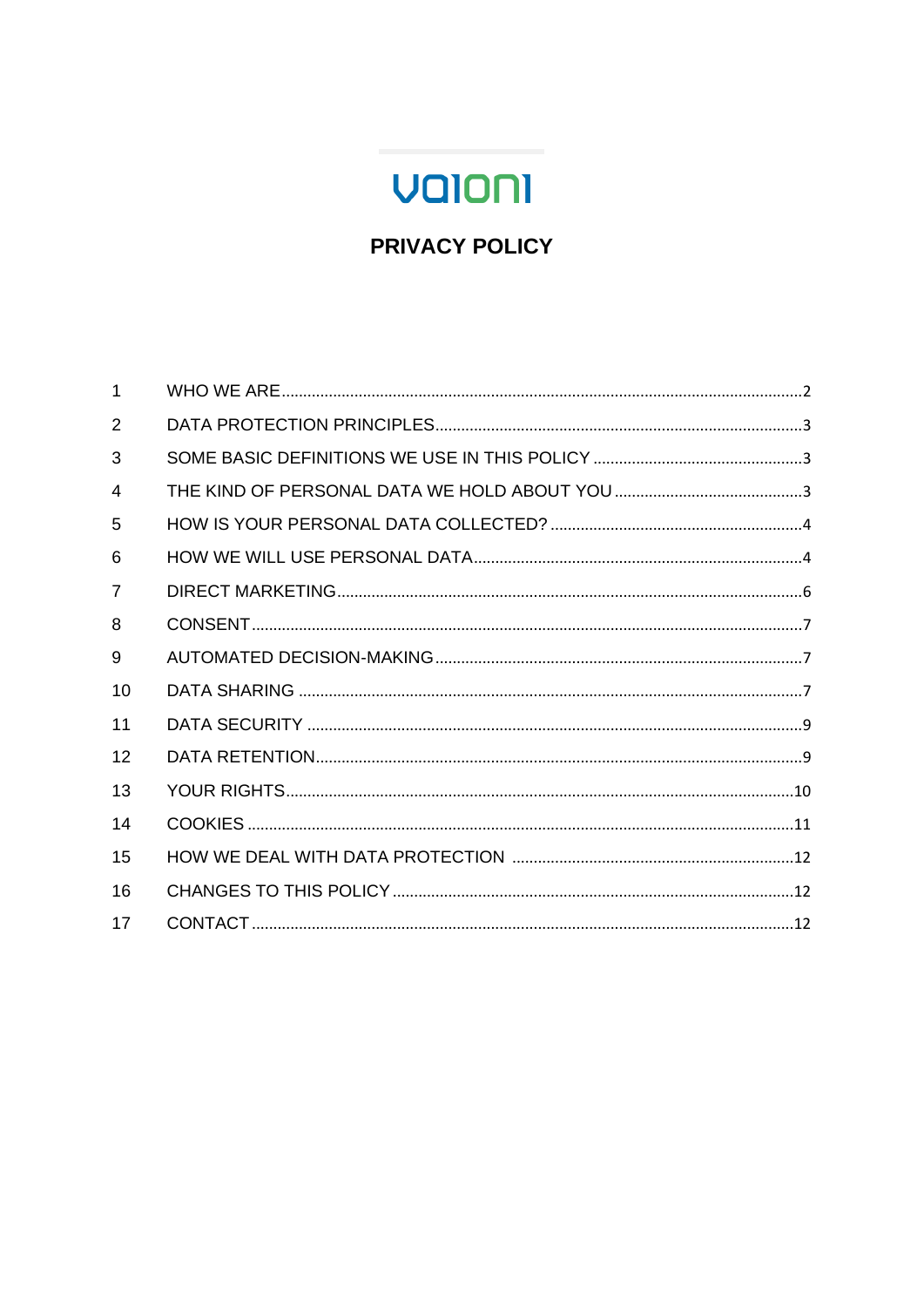# **PRIVACY POLICY**

#### <span id="page-1-0"></span>1 **WHO WE ARE**

We are Vaioni Group Limited, a company registered in England and Wales with company number 04314251 and registered office at 6th Floor, Tomorrow, Media City Uk, Salford, United Kingdom, M50 2AB (the "Company" or "we" or "us").

Vaioni is a multi-award-winning network operator, delivering mission critical digital transformation solutions. We build smart and disruptive connectivity, security and voice solutions for SME, Mid-Market and Technology Partners around the world.

Our vision is to create the most powerful Connectivity & Cloud ecosystem which delivers an extraordinary and frictionless customer experience, whilst empowering our customers with total digital freedom. We achieve this by focusing on our purpose, our mission and living our incredible values and behaviours.

Headquartered in MediaCity, Manchester, Vaioni owns and operates V.E.N., a carrier grade, National Ethernet Network, connecting over 550,000 postcodes across the UK. We also integrate with all the major UK Ethernet providers including BT, Virgin Media and TalkTalk Business, owning one of the biggest and most powerful Ethernet Platforms in the country. With an extensive London and Manchester based Core Network, we offer over 95% Ethernet coverage across the UK, and the ability to deliver internet solutions in over 150 countries globally. Recognised as a Top 100 Fastest Growing Tech Firms in the North, we have experienced strong year on year growth, with the business now supporting more than 2,500 services across 800+ customers including the likes of Amazon, BBC, Russell Hobbs, Mercedes-Benz and a host of other market leading businesses.

**The Company and personal data:** We are committed to lawful, fair and transparent processing of all personal data about our employees, customers, suppliers and other third parties during the course of our business activities. We will always comply with any applicable data protection legislation and we will ensure that collection and use of personal data is carried out in accordance with applicable data protection laws. The main laws governing data protection are the General Data Protection Regulation (Regulation (EU) 2016/679 of 27 April 2016) known as the "GDPR", as it is now adopted into law in the UK following Brexit, and the Data Protection Act 2018.

**What this policy is:** This policy (and any other documents referred to in it, together with any privacy notice displayed on our website) sets out the basis on which we will process any personal data about you or individuals generally - whether it's information we collect from those individuals or that is provided to us from other sources. This policy sets out rules on data protection and the legal conditions that must be satisfied when we obtain, handle, process, transfer or store personal data.

**Notification:** We comply with current requirements to notify our data processing activities to the Information Commissioner's Office and are registered under number ZA435927. Please note that, as explained below, we may only be processing your personal data on behalf of another party, who will be the data controller in respect of that information.

**Controlling and processing information:** We are the controller of all personal data used in our business for our own commercial purposes. Sometimes though, we will process personal data on behalf of another data controller – and when this is the case, we will do so only in accordance with the instructions of that data controller and otherwise in accordance with the GDPR. If we are processing on behalf of another data controller, for example one of our customers, that data controller will provide relevant information to you about how your data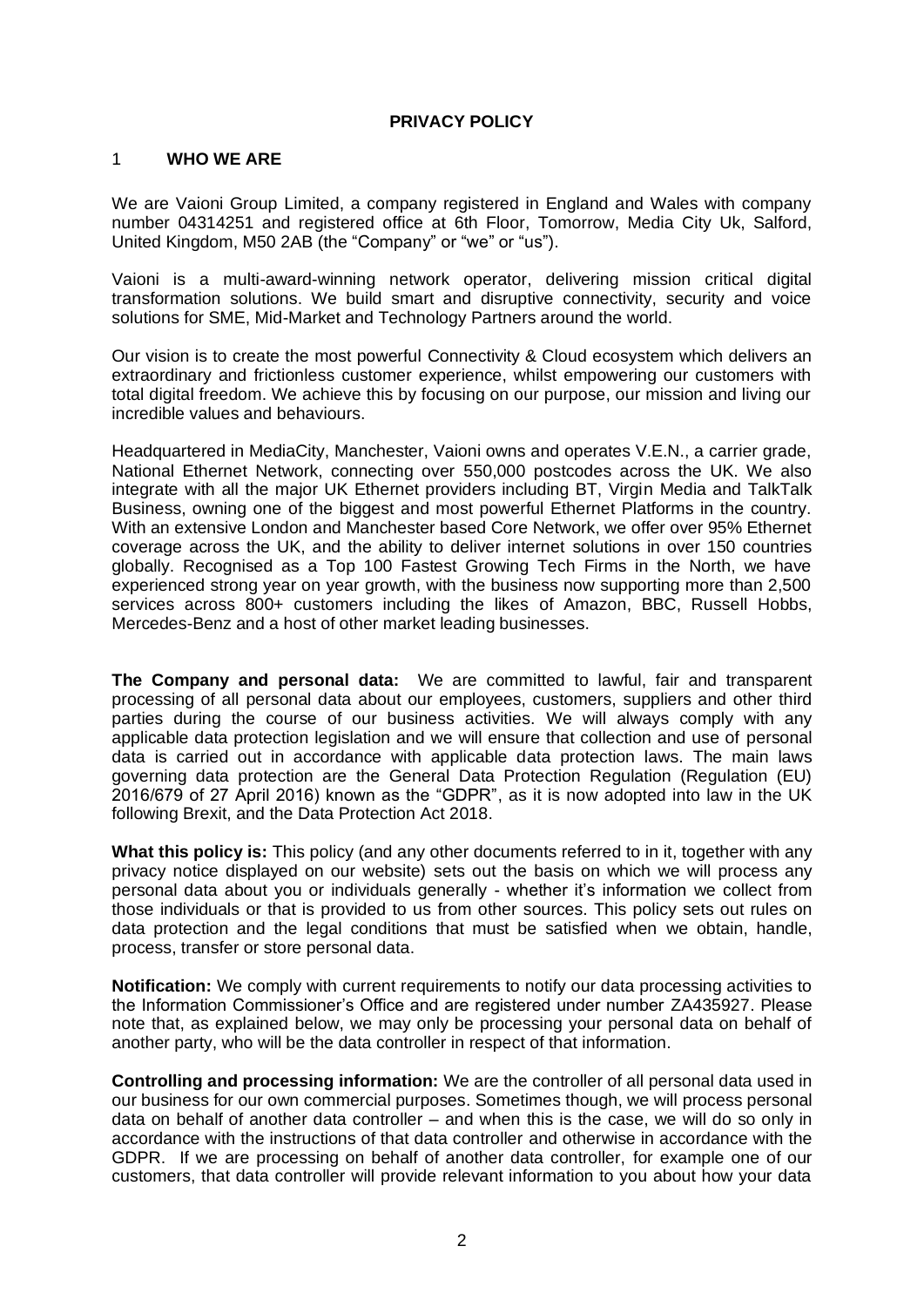is being shared.

**Why you should read this policy:** It is important that you read this policy, together with any other documents referred to in it, so that you are aware of how any personal data relating to you will be dealt with by us.

# <span id="page-2-0"></span>2 **DATA PROTECTION PRINCIPLES**

We are accountable for demonstrating compliance with the GDPR's six principles of processing personal data. These provide that personal data we deal with must be:

- (a) processed fairly, lawfully and in a transparent manner;
- (b) collected for specified, explicit and legitimate purposes and not further processed in a manner that is incompatible with those purposes;
- (c) adequate, relevant and limited to what is necessary;
- (d) accurate and, where necessary, kept up to date;
- (e) not kept for longer than necessary; and
- (f) processed securely, maintaining integrity and confidentiality.

# <span id="page-2-1"></span>3 **SOME BASIC DEFINITIONS WE USE IN THIS POLICY**

**Personal data:** In this policy, when we use the term "**personal data**" we mean any information relating to an identified or identifiable human being. (An "identifiable" person is one who can be identified, directly or indirectly, for example, by reference to an identifier such as a name, an identification number, location data, an online identifier or to one or more factors specific to the physical, physiological, genetic, biometric, mental, economic, cultural or social identity of that person).

**Sensitive personal data:** In this policy, when we use the term "**sensitive personal data**" we mean special categories of information which are personal data revealing racial or ethnic origin, political opinions, religious or philosophical beliefs, or trade union membership, and the processing of genetic data, biometric data for the purpose of uniquely identifying someone, data concerning health or data concerning someone's sex life or sexual orientation.

#### <span id="page-2-2"></span>4 **THE KIND OF PERSONAL DATA WE HOLD ABOUT YOU**

We may collect, record, organise, structure, store, adapt, alter, retrieve, consult, use, disclose by transmission, disseminate or otherwise make available, align or combine, restrict, erase or destroy the following types of personal data about you:

- Professional contact details such as name, title, addresses, telephone numbers and email addresses.
- Job title and place of work, details of your business premises
- Demographic information such as your postcode
- Details of business bank accounts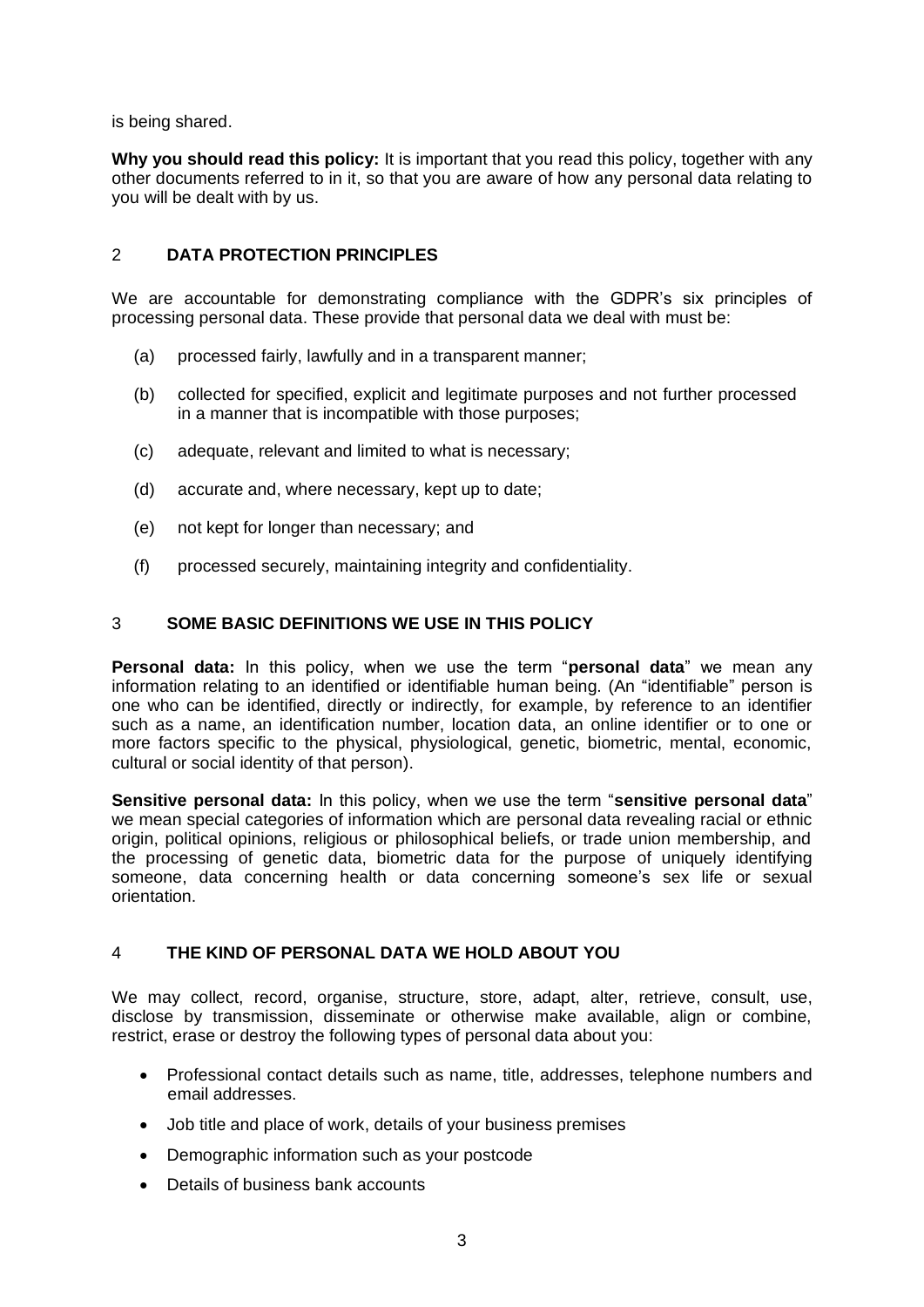- Information about your use of our information and communications systems
- Any information you make available, or transmit to us, via social media accounts
- Details of your visits to our website including, but not limited to, traffic data, location data, weblogs and other communication data, whether this is required for our own administrative purposes or otherwise and the resources that you access.
- We may record telephone conversations for training and security purposes. You will be notified if recording is taking place at the commencement of any call.
- Closed circuit television recordings within our premises for safety and security purposes.

We do not collect, store or use sensitive personal information.

#### <span id="page-3-0"></span>5 **HOW IS YOUR PERSONAL DATA COLLECTED?**

In the course of our business, we may collect personal data directly from an individual when you:

- purchase products or services from us;
- register to become a customer;
- subscribe to or download marketing collateral, including but not limited to ebooks, white papers, blogs;
- submit enquiries to us or contact us;
- enter any promotions;
- use Vaioni Group Limited products and services;
- take part in market research; and/or
- when you terminate your account with us.

We may also collect personal data about individuals from other sources such as:

- customers to whom we provide services and who ask us to process personal data on their behalf;
- credit reference agencies;
- fraud prevention agencies; and
- business directories and other commercially or publicly available sources.
- any bought-in marketing lists, information provided to us by marketing agencies, information provided by referrers

We will only collect personal data to the extent that it is required for the specific purpose notified to individuals about whom we are collecting it and/or as instructed by any data controller on whose behalf we are acting - and we will keep it only as long as is necessary.

# <span id="page-3-1"></span>6 **HOW WE WILL USE PERSONAL DATA**

We will only use personal data when the law allows us to do so and relying on a relevant basis for lawful processing in each instance. We will use your personal data in the following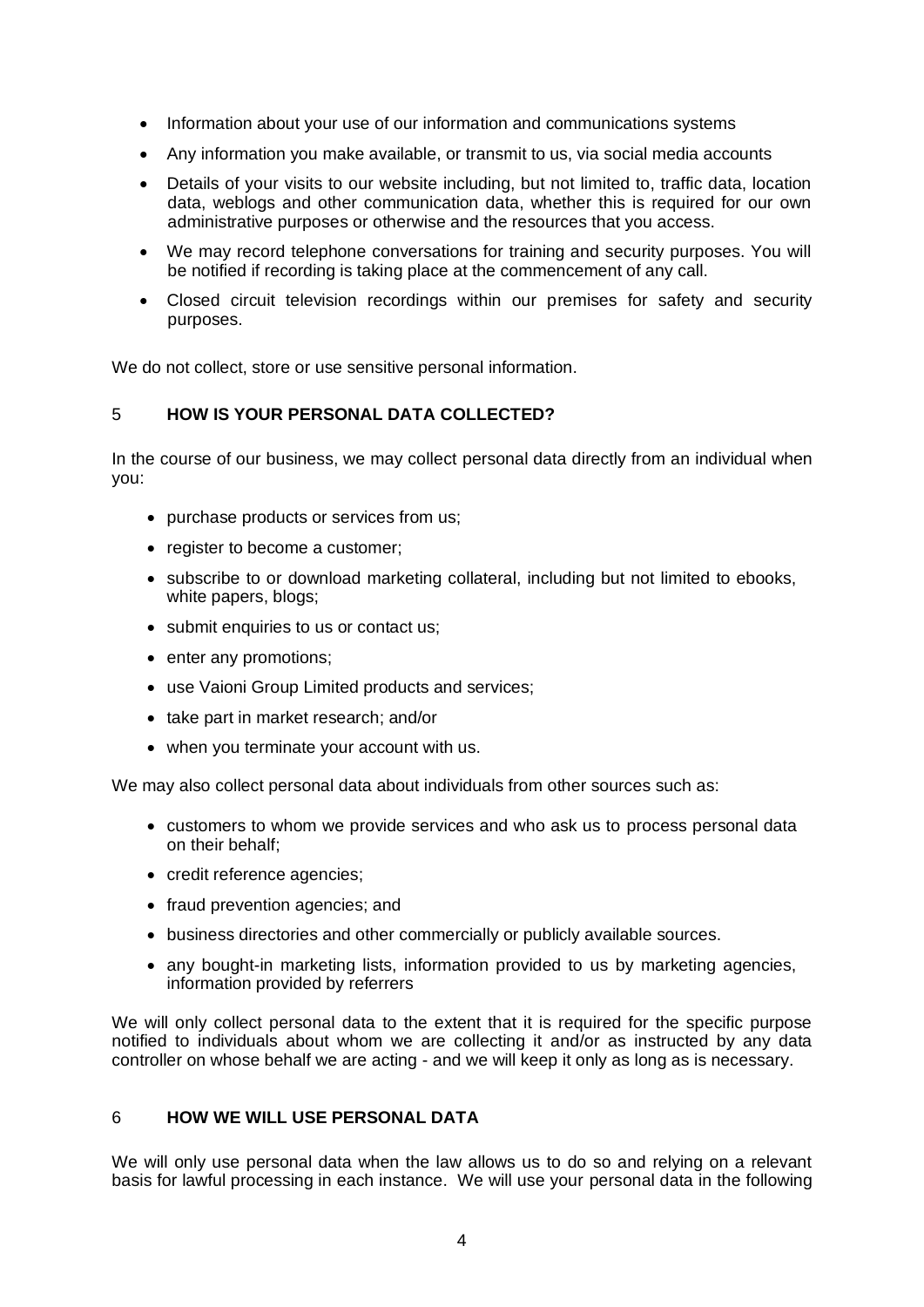circumstances, relying on the basis of processing indicated:

#### **Basis of processing: Where we need to perform a contract we are about to enter into or have entered into with you.**

- To provide you with a quotation for the products and services we supply (*contact details; business premises details*)
- To provide you with information, products or services that you request from us (*contact details, business premises details* ).
- To carry out our obligations arising from any contracts entered into between you and us (*contact details, payment information and any information relating to personalisation status*).

**Basis of processing: Where it is necessary for our legitimate interests (or those of a third party, such as one of our customers) and we have undertaken an assessment to determine that processing for those interests (listed below) does not outweigh your interests and fundamental rights, considering the nature and impact of the processing and any relevant safeguards we can put in place.**

- To perform our obligations under any contract with our customers (*name, contact details, online identifiers, location data and other related information that our customers may provide*).
- To verify that you are an authorised user for security purposes (*name, contact details, online identifiers, any log in details you may provide*).
- To ensure that content from our website is presented in the most effective manner for you and for your device (*online identifiers, location data and other technical information*).
- To provide you with information, products or services that we feel may interest you, including e-books (where you have consented to be contacted for such purposes to the extent consent is required by law) (*contact details and any information relating to personalisation preferences*).
- To allow you to participate in interactive features of our service, when you choose to do so (*online identifiers, location data and other technical information*).
- To notify you about changes to our service, or to address queries you may have (*contact details*).
- To maintain a basic amount of information about you and your transaction history, in order to provide you with a service tailored to your preferences (*contact details, payment history and any information relating to personalisation status*).

# **Basis of processing: Where we need to comply with a legal or regulatory obligation.**

- To retain basic transaction details for the purpose of tax reporting (*contact details and transaction history*).
- To check your identity where we are required to do so for the purposes of crime and fraud prevention (*contact details, date of birth, any identification documents you might provide and transaction history*).

#### **Basis of processing: Where you have consented to the processing.**

• To use non-essential cookies on our website (see "Cookies" section below for further information) (*online identifiers, location data and other technical information*). You have the right to withdraw consent to such use at any time by contacting us but please note that some or all parts of our website may no longer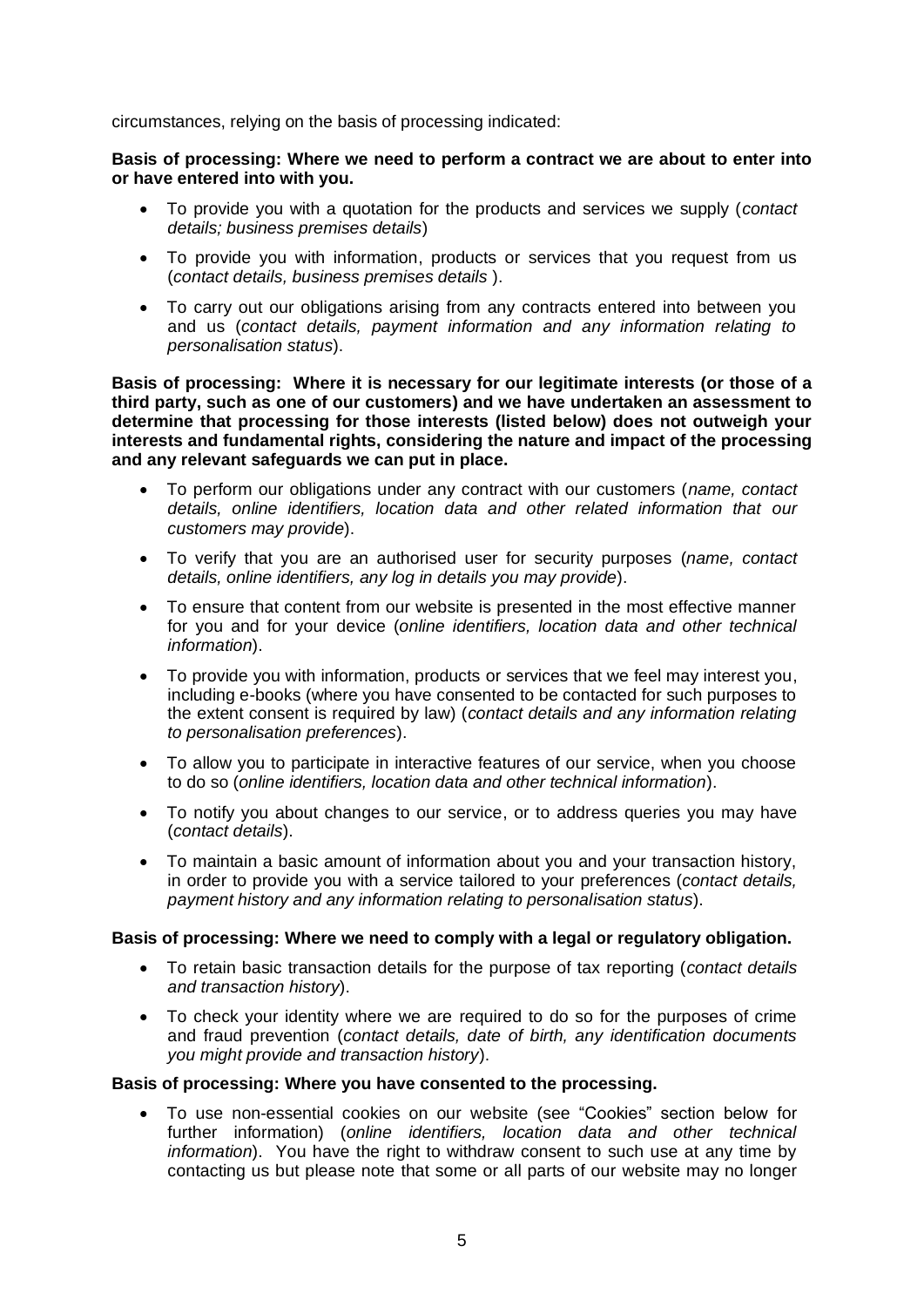be accessible to you.

• To send you direct marketing communications via email, text message, post or telephone call (*contact details*). You have the right to withdraw consent to any such use at any time by contacting us.

#### **Other issues about how we use personal data:**

- 1) Please note that we may process your personal data for more than one lawful basis depending on the specific purpose for which we are using your data. Please contact us if you need details about the specific legal basis we are relying on to process your personal data – contact details are below.
- 2) We will only use your personal data for the purposes for which we collected it (or were asked to process it on behalf of one of our clients), unless we reasonably consider that we need to use it for another reason and that reason is compatible with the original purpose. Please contact us if you would like further details of any additional purposes of processing. If we need to use your personal data for an unrelated purpose, we will notify you and we will explain the legal basis that allows us to do so.
- 3) Where we need to collect personal data by law, or under the terms of a contract we have with you, and you fail to provide that data when requested, we may not be able to perform the contract we have or are trying to enter into with you (for example, to provide you with services). If this happens, we may have to cancel, or be unable to provide, any services you have requested.
- 4) Please note that we may process your personal data without your knowledge or consent where required or permitted by law.
- 5) We may collect, use and share aggregated data such as statistical or demographic data for any purpose. Aggregated data may be derived from your personal data but is not considered "personal data" in law as this data does **not** directly or indirectly reveal your identity. For example, we may aggregate your website usage data to calculate the percentage of users accessing a specific website feature. However, if we combine or connect aggregated data with your personal data so that it can directly or indirectly identify you, we treat the combined data as personal data which will be used in accordance with this privacy policy.
- 6) If you provide us with any personal data relating to relatives, partners or other individuals it is your duty to make such persons aware that their personal data may be shared with us and to provide them with appropriate information about how their personal data may be processed by us.

# <span id="page-5-0"></span>7 **DIRECT MARKETING**

As indicated above, we may use your personal data to provide you with information about goods and services which may be of interest to you and we may contact you about these by email, text message, post or telephone call. This is known as direct marketing.

Examples of direct marketing may include:

• sending promotional emails or calling you about new products, special offers, customer events or other information which we think you may find useful or interesting using the email address or phone number which you have provided;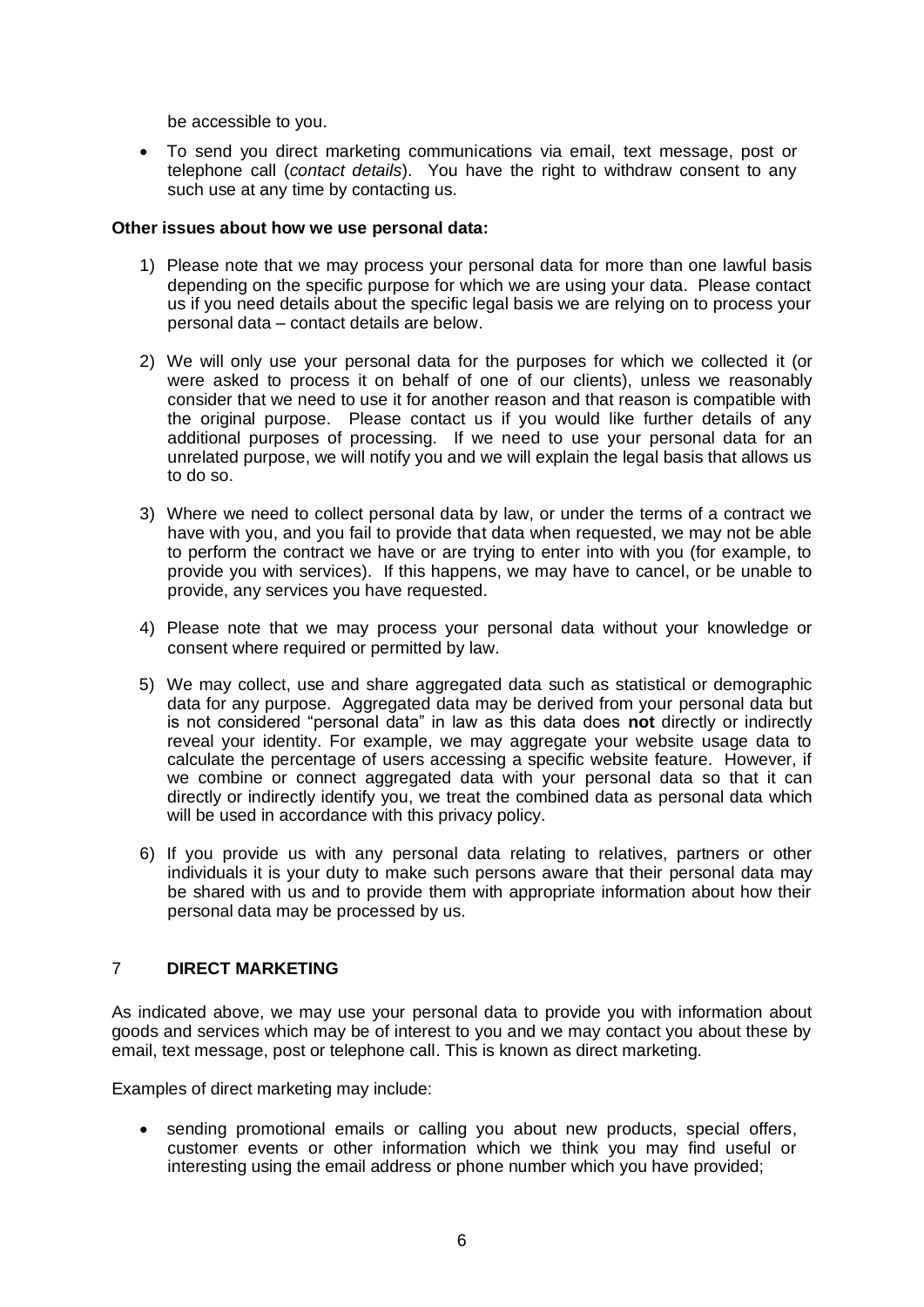• contacting you for market research purposes (by email, text message, post or telephone call).

We will only process personal data for the above purposes as permitted by law, which usually means with your specific consent. You have the right to withdraw this consent at any time. Information about how to withdraw your consent is set out below.

We may also disclose your information to third parties (including our wholesale partners) for the purpose of direct marketing. Again, we will only do this with your explicit consent and you have the right to withdraw this consent at any time. Information about how to withdraw your consent is set out below. Please see "Data Sharing" below for further details.

#### <span id="page-6-0"></span>8 **CONSENT**

In this policy, where we have referred to needing your consent for any processing, we will make sure that the consent:

- is specific consent for one or more specified purposes; and
- is given by a clear affirmative act establishing a freely given, specific, informed and unambiguous indication of your agreement to the relevant processing of personal data.

#### <span id="page-6-1"></span>9 **AUTOMATED DECISION-MAKING**

Automated decision-making takes place when an electronic system uses personal data to make a decision relevant to you without human intervention.

We do not envisage that any decisions will be taken about you using automated means, however we will notify you in writing if this position changes.

#### <span id="page-6-2"></span>10 **DATA SHARING**

**Transfer of personal data outside of the UK:** We may transfer certain personal data that we hold on individuals living in the UK or European Union to a country outside the UK or European Economic Area ("**EEA**"), provided that one of the following conditions applies:

- the country to which the personal data is transferred ensures an adequate level of protection for that individual's rights and freedoms;
- an individual has given their explicit and informed consent having had the risks explained to them;
- the transfer is covered by one of the derogations set out in the GDPR, including the performance of a contract between us and that individual, or to protect the vital interests of individuals;
- the transfer is legally required on important public interest grounds or for the establishment, exercise or defence of legal claims; or
- the transfer is authorised by the relevant data protection authority where we have checked adequate safeguards exist with respect to the protection of the individual's privacy, their fundamental rights and freedoms, and the exercise of their rights.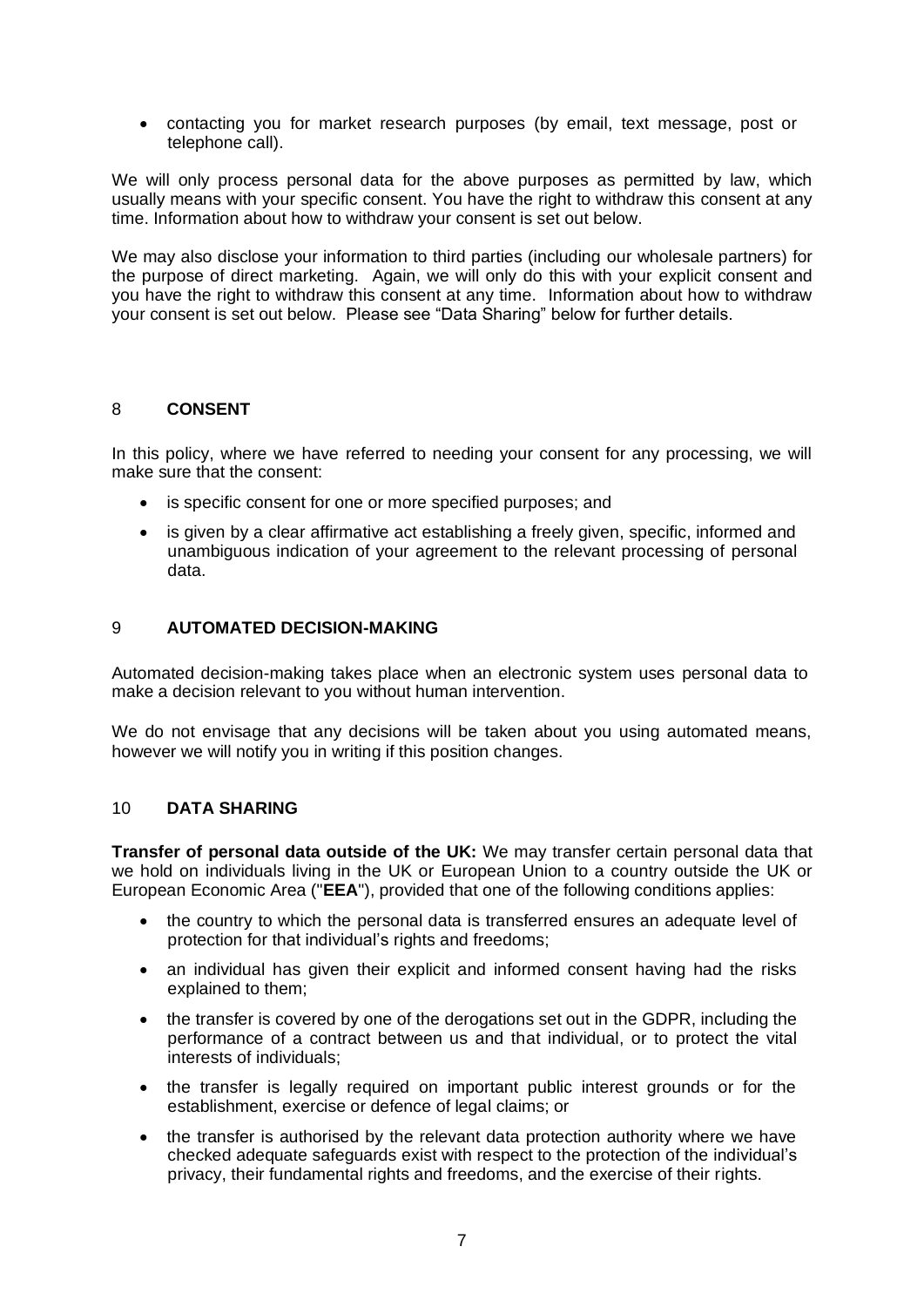Subject to the requirements set out above, the personal data we hold may also be processed by individuals operating outside the UK or EEA who work for us or for one of our suppliers. Those individuals may be engaged in, among other things, the fulfilment of contracts with the relevant individual, the processing of payment details and the provision of support services.

**Safeguards:** If we use a third party data processor to process personal data on our behalf, we will obtain contractual commitments to safeguard the security of the personal data to ensure that the third party only acts on our instructions when using that personal data and that the third party has in place appropriate technical and organisational security measures to safeguard the personal data. Whenever we transfer your personal data out of the UK or EEA, we ensure a similar degree of protection is afforded to it by ensuring at least one of the following safeguards is implemented:

- We may transfer your personal data to countries that have been deemed to provide an adequate level of protection for personal data by the UK government or European Commission.
- Where we use service providers, we may use specific contracts approved by the UK government or European Commission which give personal data the same protection it has in Europe.

Please contact us if you want further information on the specific mechanism used by us when transferring your personal data outside the UK or EEA.

**Why we might share your personal data with third parties:** We may share personal data we hold with: (i) any member of our group, which means our subsidiaries, our ultimate holding company and its subsidiaries; and/or (ii) in the event that we sell or buy any business or assets, or sell the Company, we will disclose your personal data to the prospective seller or buyer of such business or assets. We may also disclose personal data we hold to third parties if we are under a duty to disclose or share an individual's personal data in order to comply with any legal obligation, or in order to enforce or apply any contract with that individual or other agreements; or to protect our rights, property, or safety of our employees, customers or others. This includes exchanging personal data with other companies and organisations for the purposes of fraud protection and credit risk reduction.

We may share personal data with other members in the group as part of our regular reporting activities on company performance, such as a summary of new customer demographics. When appropriate, we will anonymise personal data when used for performance reviewing and reporting activities.

We may also share personal data we hold with selected third parties for the purposes set out below. We do not allow our third-party service providers to use your personal data for their own purposes; we only permit them to process your personal data for specified purposes and in accordance with our instructions.

**Third party service providers who may process your personal data:** When we use the term "third party", we mean any entity who is not the Company, including third party service providers, contractors and designated agents and any member of our group. The following third party service providers may process personal data for the following purposes:

- Providers of services, such as installation services, who help us to fulfil your order
- IT support or development providers who may have access to personal data stored on our systems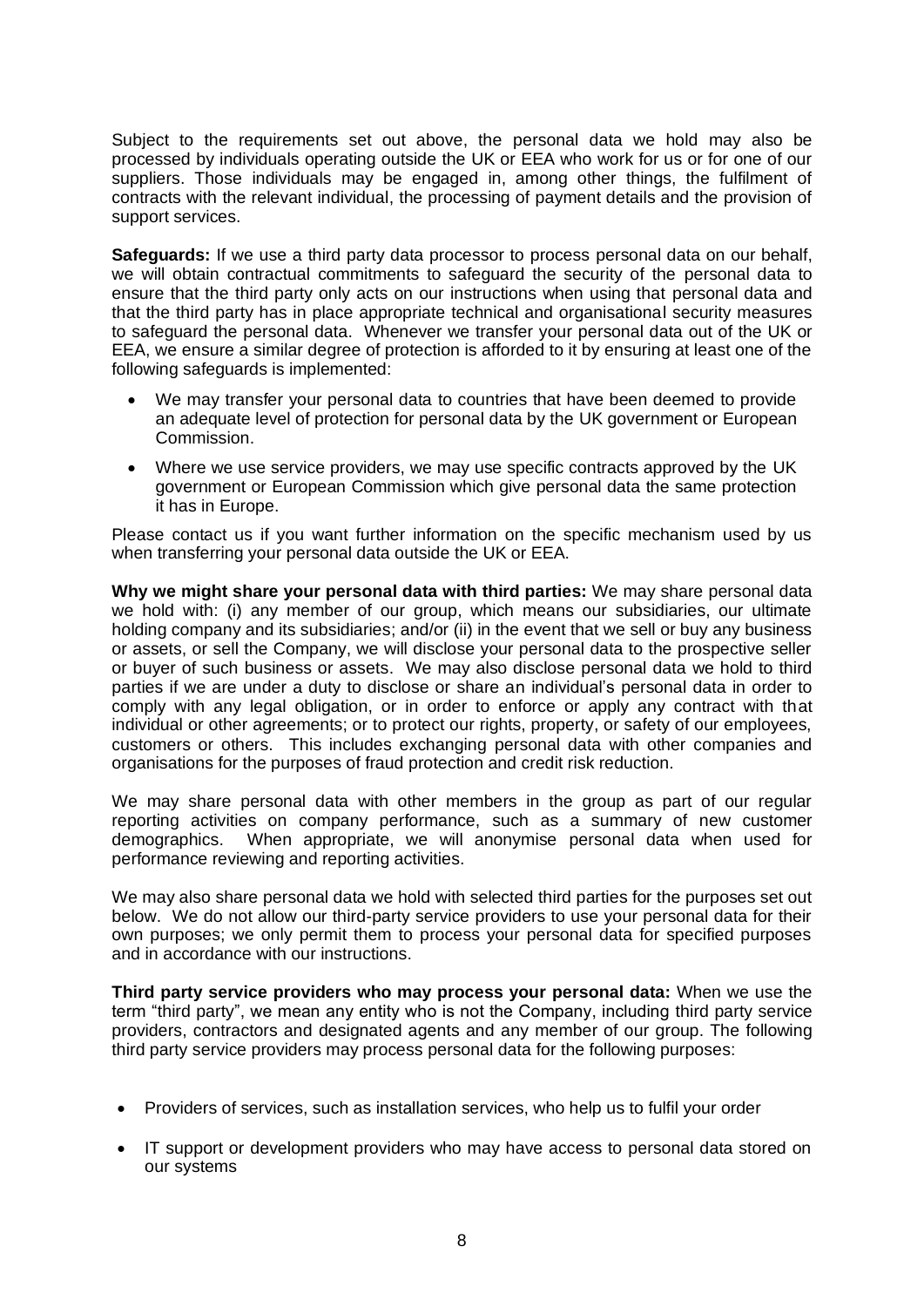- Debt collection agencies if you fail to make payment when due.
- Carefully selected partners and service providers may process personal information about you on our behalf as described below:

Digital Marketing Service Providers

We periodically appoint digital marketing agents to conduct marketing activity on our behalf. such activity may result in the compliant processing of personal information. Our appointed data processors include:

(i) Prospect Global Ltd (trading as Sopro) Reg. UK Co. 09648733. You can contact Sopro and view their privacy policy here: [http://sopro.io.](http://sopro.io/) Sopro are registered with the ICO Reg: ZA346877 their Data Protection Officer can be emailed at: [dpo@sopro.io.](mailto:dpo@sopro.io)"

# <span id="page-8-0"></span>11 **DATA SECURITY**

We will always take appropriate technical and organisational measures to protect personal data against accidental or unlawful destruction or accidental loss, alteration, unauthorised disclosure or access, in particular where the processing involves the transmission of data over a network, and against all other unlawful forms of processing (including taking reasonable steps to ensure the reliability of employees who have access to personal data). We have a Network Security policy that reflects our commitment to securing our network and protecting your data. However, please be aware that communications over the Internet, such as e-mails and webmails, are not secure unless they have been encrypted. Your communications may route through a number of countries before being delivered – this is the nature of the World Wide Web/Internet. It is the sender's responsibility to ensure that they have the authorisation to share the data that they choose to send. We cannot accept responsibility for any unauthorised access or loss of personal data that is outside of or beyond our remit.

Our employees may only process personal data in accordance with this privacy policy, and any employee who breaches this privacy policy may be subject to disciplinary action, up to and including dismissal.

We have put in place internal procedures to deal with any suspected data security breach and will notify you and any applicable regulator of a suspected breach where we are legally required to do so.

# <span id="page-8-1"></span>12 **DATA RETENTION**

We will not keep personal data in a form which permits identification of individuals for longer than is necessary for the purpose or purposes for which they were collected. We will take all reasonable steps to destroy, or erase from our systems, all data which is no longer required (or, where we are processing on behalf of another data controller, return their information to them). To determine the appropriate retention period for personal data, we consider the amount, nature, and sensitivity of the personal data, the potential risk of harm from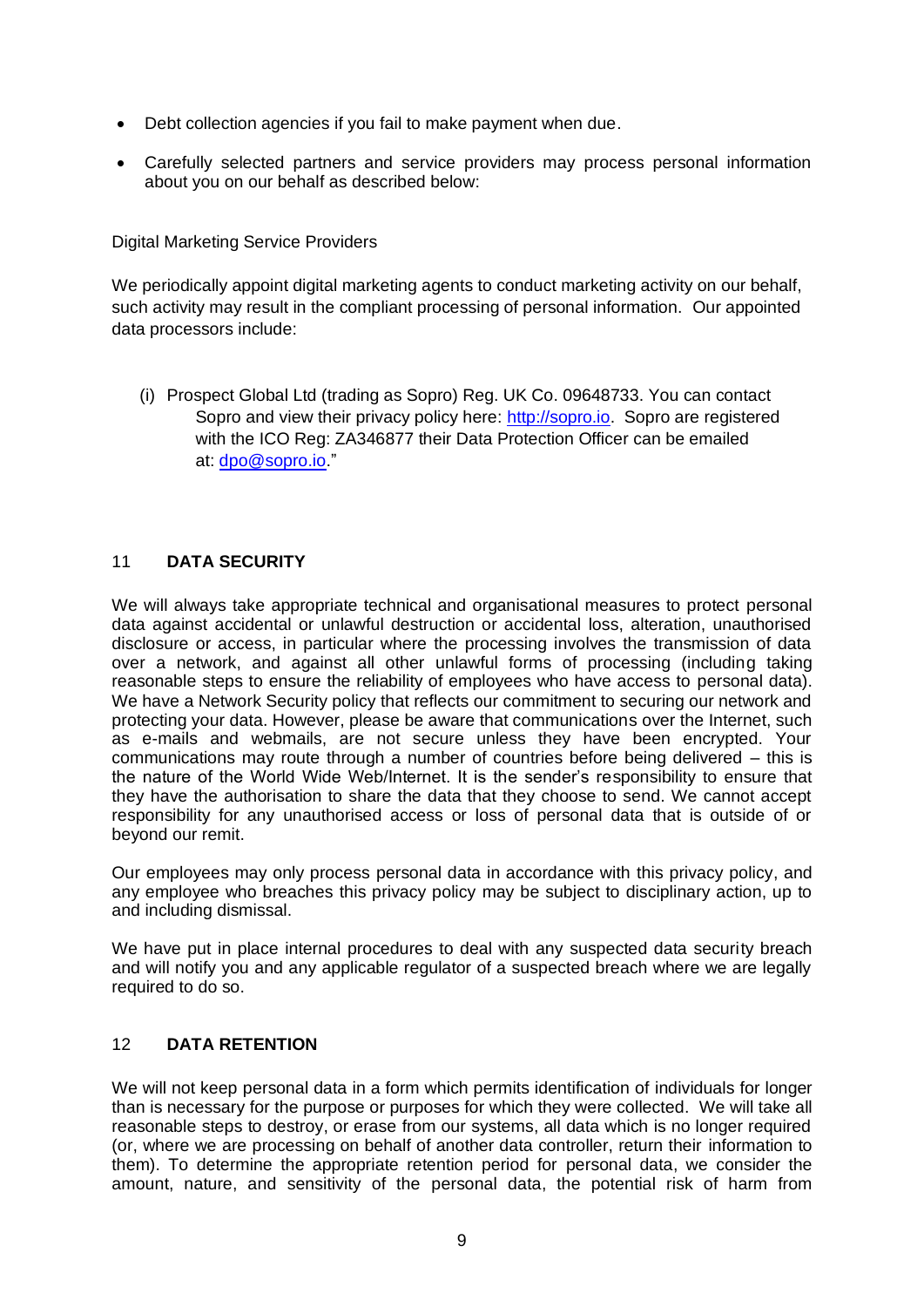unauthorised use or disclosure of personal data, the purposes for which we process information and whether we can achieve those purposes through other means, and the applicable legal requirements.

We will only keep personal data for as long as is necessary for the purpose or purposes for which that personal data is processed; and we will let anyone about whom we process data know how long that is or the criteria that go into deciding how long that is.

We may sometimes anonymise your personal data (so that it can no longer be associated with you) for research or statistical purposes, in which case we may use this information indefinitely without further notice to you.

Our website may, from time to time, contain links to and from the websites of partner networks, advertisers and affiliates. If you follow a link to any of these websites, please note that these websites have their own privacy policies and that we do not accept any responsibility or liability for these policies or the security of these websites. Please check the relevant policy before you submit any personal data to these websites.

# <span id="page-9-0"></span>13 **YOUR RIGHTS**

Under certain circumstances, you have rights under data protection laws in relation to your personal data, as summarised below.

You have the right to:

- 1. **Request access to your personal data** (commonly known as a "data subject access request"). This enables you to receive a copy of the personal data we hold about you and to check that we are lawfully processing it.
- 2. **Request correction of the personal data that we hold about you.** This enables you to have any incomplete or inaccurate data we hold about you corrected, though we may need to verify the accuracy of the new data you provide to us.
- 3. **Request erasure of your personal data.** This enables you to ask us to delete or remove personal data where there is no good reason for us continuing to process it. You also have the right to ask us to delete or remove your personal data where you have successfully exercised your right to object to processing (see below), where we may have processed your information unlawfully or where we are required to erase your personal data to comply with local law. Note, however, that we may not always be able to comply with your request for erasure for specific legal reasons which will be notified to you, if applicable, at the time of your request.
- 4. **Object to processing of your personal data where we are relying on a legitimate interest** (of our own or of a third party) and there is something about your particular situation which makes you want to object to processing on this ground as you feel it impacts on your fundamental rights and freedoms. You also have the right to object where we are processing your personal data for direct marketing purposes. In some cases, we may demonstrate that we have compelling legitimate grounds to process your information which override your rights and freedoms.
- 5. **Request restriction of processing of your personal data.** This enables you to ask us to suspend the processing of your personal data in the following scenarios: (a) if you want us to establish the data's accuracy; (b) where our use of the data is unlawful but you do not want us to erase it; (c) where you need us to hold the data even if we no longer require it as you need it to establish, exercise or defend legal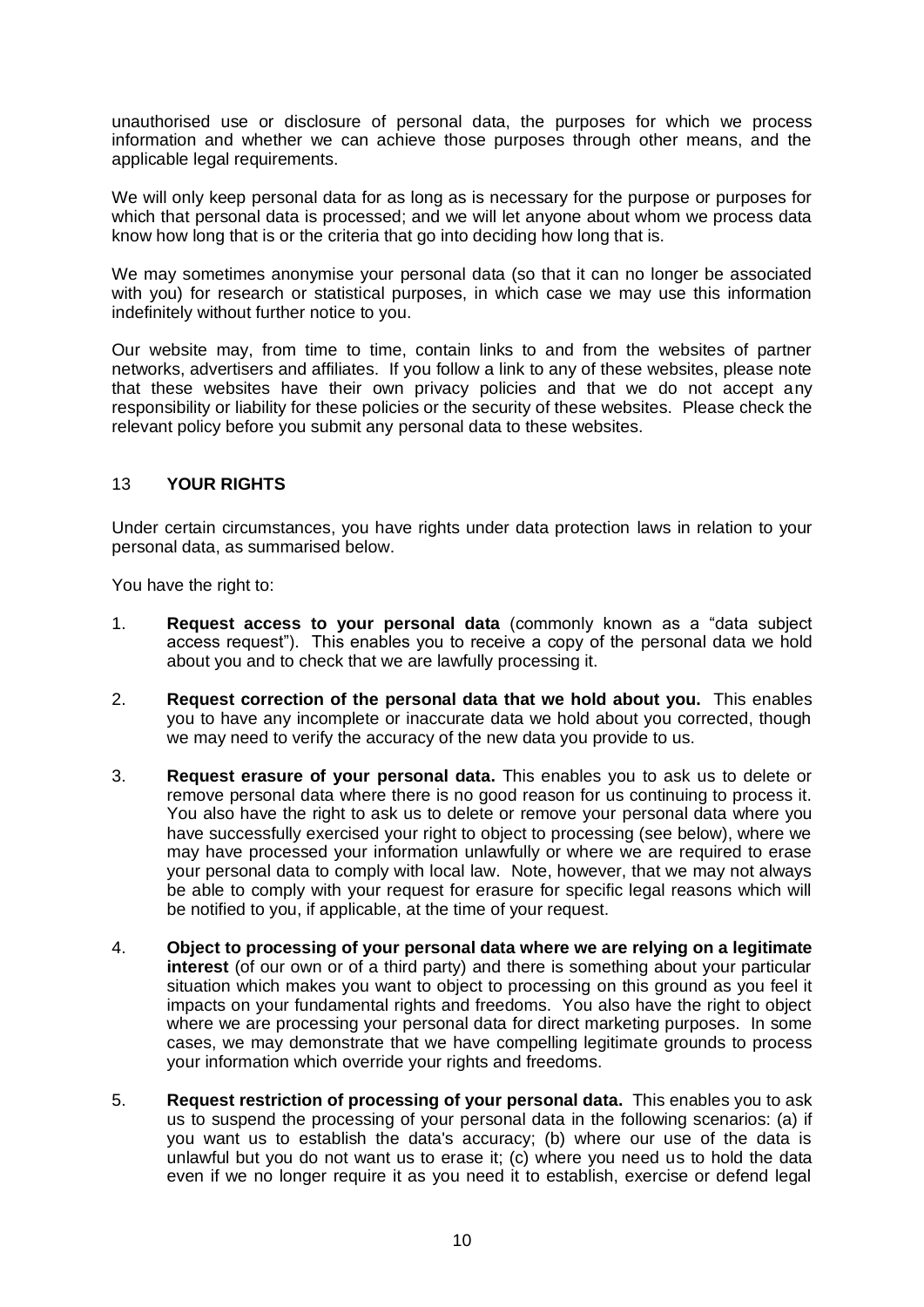claims; or (d) you have objected to our use of your data but we need to verify whether we have overriding legitimate grounds to use it.

- 6. **Request the transfer of your personal data to you or to a third party.** We will provide to you, or a third party you have chosen, your personal data in a structured, commonly used, machine-readable format. Note that this right only applies to automated information which you initially provided consent for us to use or where we used the information to perform a contract with you.
- 7. **Withdraw consent at any time where we are relying on consent to process your personal data.** However, this will not affect the lawfulness of any processing carried out before you withdraw your consent. If you withdraw your consent, we may not be able to provide certain products or services to you. We will advise you if this is the case at the time you withdraw your consent.

If you wish to exercise any of the rights set out above, please contact us at **[dpo@vaioni.com](mailto:dpo@vaioni.com)**. We aim to respond to all legitimate requests within one month (and if we are only processing the data in question on behalf of another party, the response may actually come from that other party as the relevant data controller). Occasionally it may take us longer than a month if your request is particularly complex or you have made a number of requests. In this case, we will notify you and keep you updated.

You will not have to pay a fee to access your personal data (or to exercise any of the other rights). However, we may charge a reasonable fee if your request is clearly unfounded, repetitive or excessive - alternatively, we may refuse to comply with your request in these circumstances.

We may need to request specific information from you to help us confirm your identity and ensure your right to access your personal data (or to exercise any of your other rights). This is a security measure to ensure that personal data is not disclosed to any person who has no right to receive it. We may also contact you to ask for further information in relation to your request to speed up our response.

# <span id="page-10-0"></span>14 **COOKIES**

Our website uses cookies to distinguish you from other users of our website. This helps us to provide you with a good experience when you browse our website and also allows us to improve our website.

A cookie is a small file of letters and numbers that we store on your browser or the hard drive of your computer or device if you agree. Cookies contain information that is transferred to your computer or device. We use the following cookies:

- **Strictly necessary cookies**. These are cookies that are required for the operation of our website. They include, for example, cookies that enable you to log into secure areas of our website.
- **Analytical/performance cookies**. They allow us to recognise and count the number of visitors and to see how visitors move around our website when they are using it. This helps us to improve the way our website works, for example, by ensuring that users are finding what they are looking for easily.

Please see our cookie policy<https://vaioni.com/privacy-and-cookies/> for more details.